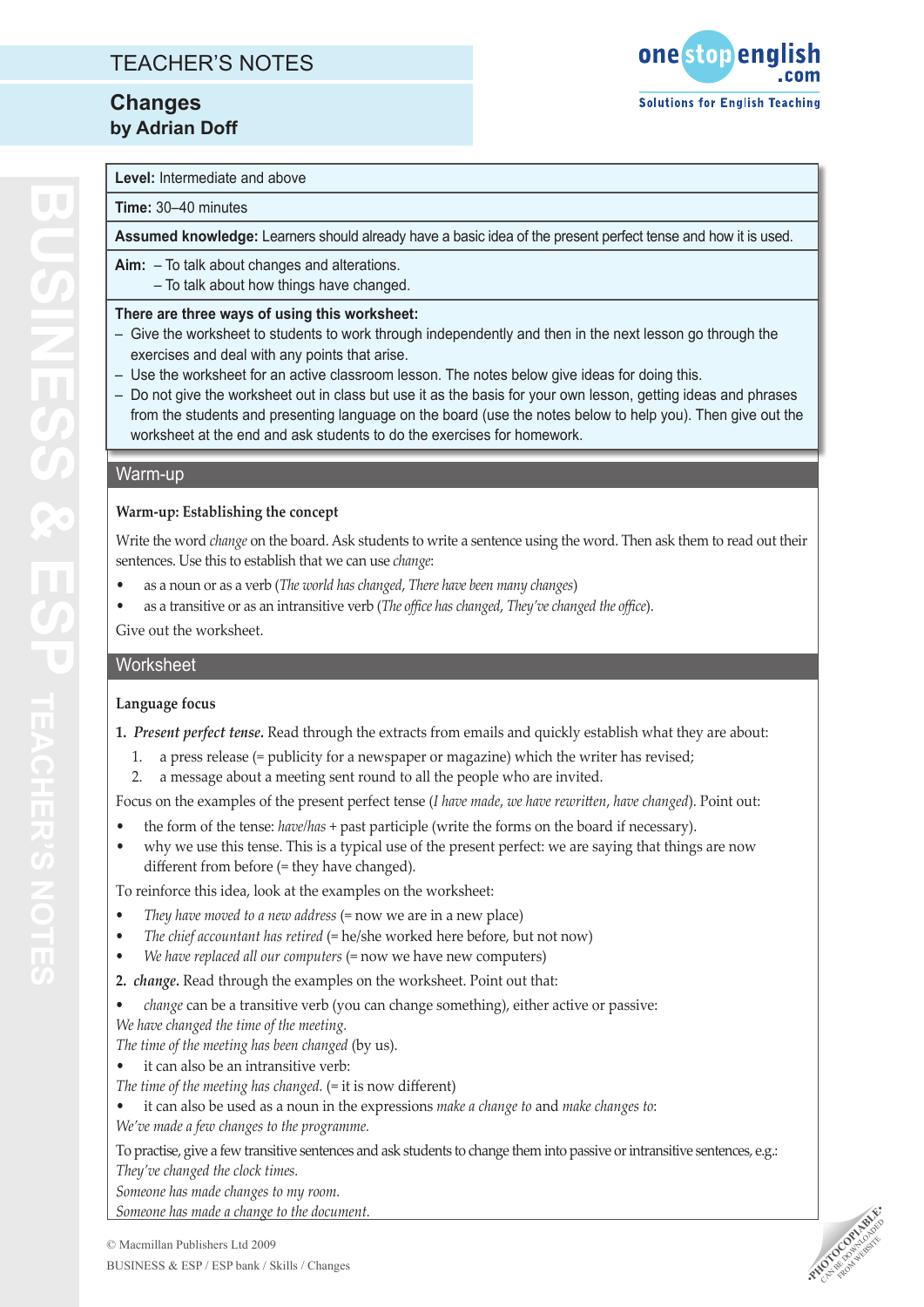

*They've changed the train timetable.*

- **3.** *alter.* Read the examples. Point out:
- • the pronunciation of *alter* and *alteration*
- that it means *(make) a small change*, or *a change to certain parts of something*. Give a few examples of alterations: alterations to clothes (e.g. making trousers longer), alterations to a building (e.g. changing the windows or the rooms), alterations to a programme (e.g. meeting half an hour later).
- **4.** *Verbs that mean 'change'.* Read through the examples.

**Alternative:** Ask students to turn over the worksheet. Give examples and see if students can give you the correct verb, e.g.:

- Someone writes a document, then you read through it and make a some changes to it. (= revise)
- You take a document and you write it again so that it is quite different from before. (= rewrite)
- • You buy an old building which is in very bad condition. You make it look as it was when it was built. (= restore) etc.

### **Practice**

### **1. Talk or write:**

**Preparation:** Quickly go through the worksheet and suggest some of the things students might write about, e.g. maybe someone has retired or your office has moved. Or maybe you have replaced something in your office. Or maybe there have been changes to the staff …, etc.

**Writing:** Students write sentences. Then ask them to read out what they have written.

**Alternative:** Give students a few moments to think about the topic and possibly make a few notes. Then ask them in turn to talk about it.

**Larger classes:** Do this as pairwork, then ask a few students what they said.

#### **2. Exercises:**

Do the exercises together round the class; or let students do them alone or in pairs, then go through them together.

### **Possible answers:**

- 1. a) In the new model, they have made a few alterations to the engine.
	- b) We need to rethink our marketing strategy.
	- c) Our managing director has been replaced.
	- d) The new government has made radical changes to the tax system.
	- e) I've changed the topic of my presentation (*or* The topic of my presentation has changed).
	- f) I've slightly altered my opinion of her (*or* My opinion of her has altered slightly).

### **Other language areas you could explore:**

### **1. Other common 'verbs of change':**

- *• grow up, get old, die; go away, move (to), go abroad*
- *• widen, shorten, lengthen, enlarge; increase, decrease*
- *• pull down, cut down, rebuild*

### **2. modify, amend**

- *• modify (an engine, a computer, equipment)*
- *• make (minor, slight) modifications to …*
- *• a modified version of …*
- *• amend (a document, article, report)*
- *• make (minor) amendments to (a programme, a report, a law)*

### **3. Other uses of the present perfect tense**

- Experience: *I've been to Japan before. / I've never worked with Excel.*
- Announcing news: We've had a baby. / War has broken out.
- Achievements: I've finished my report. / They've agreed on a name for the product.